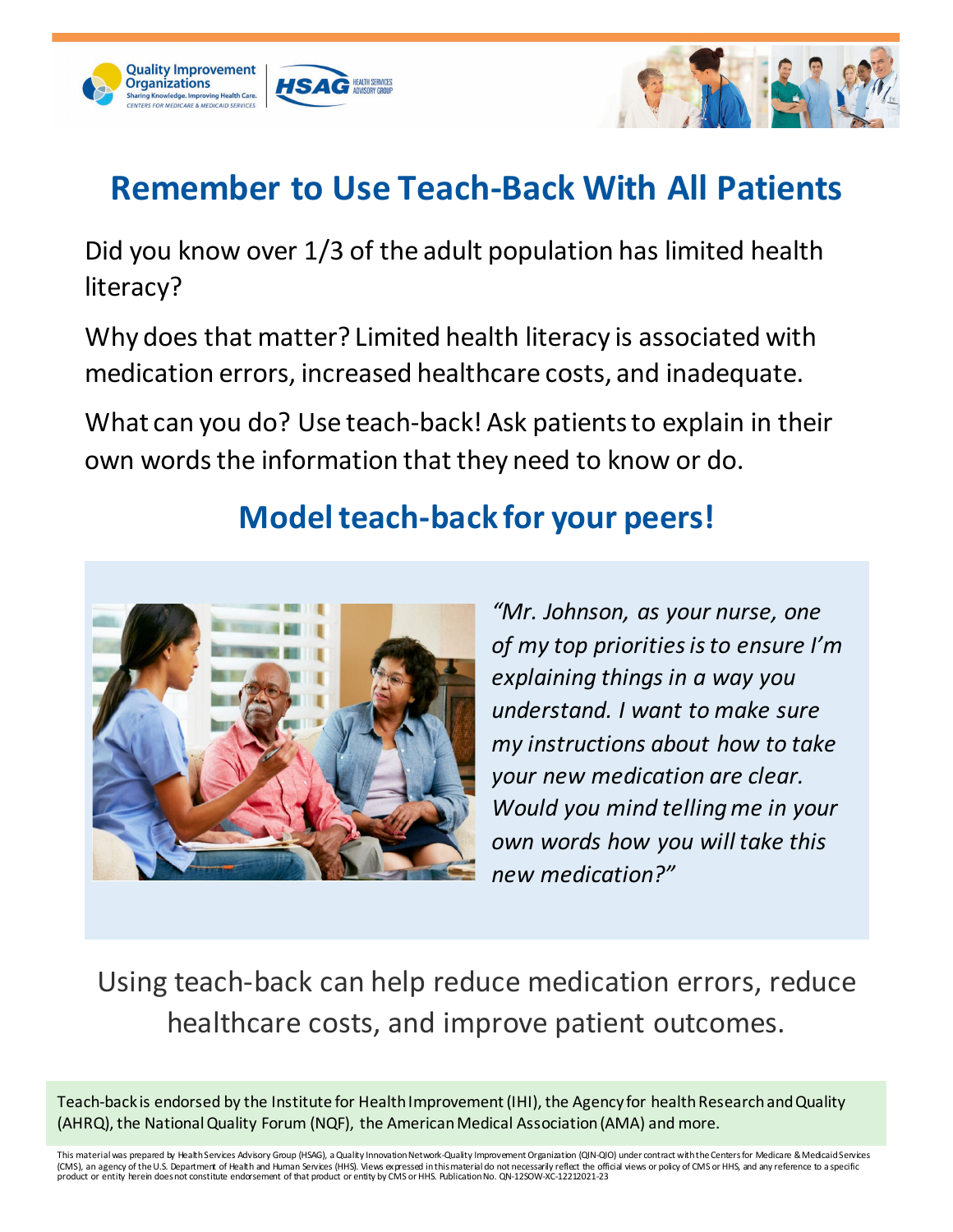





## **Are You Always Using Teach-Back When Providing Patient Education?**

### **FACT:**

Studies have shown that 40–80 percent of the medical information patients are told during office visits is forgotten immediately.



#### **AND**

Nearly half of the information retained is incorrect.

You can help improve a patient's success by remembering to always use teach-back!

Remember to *always* ask patients to explain in their own words the information that they need to know or do. If a patient understands, he or she is able to "teach-back" the information accurately.

Teach-back is endorsed by the Institute for Health Improvement (IHI), the Agency for health Research and Quality (AHRQ), the National Quality Forum (NQF), the American Medical Association (AMA) and more.